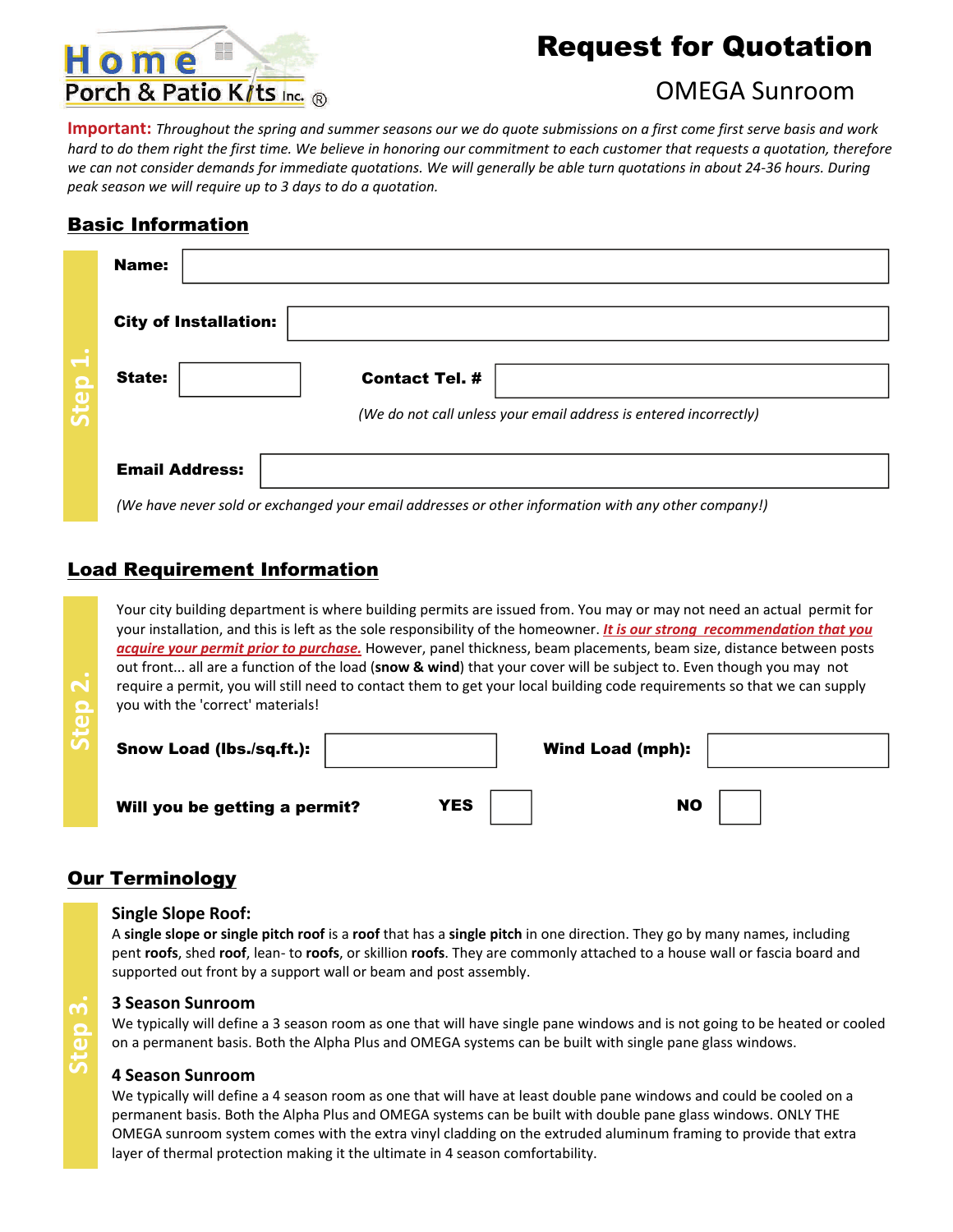

LHS Projection: | | | ft.

Back Wall Height:  $\vert$  ft.  $\vert$  in.

LHS Door Placement:  $\left| \begin{array}{ccc} \text{H.} & \text{H.} \\ \text{H.} & \text{H.} \end{array} \right|$ 

*From deck to the underside of roof installation point*

*Total distance away from house wall*

RHS Projection: | ft.

*Total distance away from house wall*

# Request for Quotation

### OMEGA Sunroom

Wall Dimensions The back wall installation height is required. It is either from deck to bottom of fascia board (A) or from deck to the bottom of where your new roof is to be in‐ stalled on the wall (B).



Please fill out all information from an 'outside looking in' perspective**.**



*Measured away from left front corner. Leave blank if no door on this wall.*

#### Electrical Utility Mullion:

\*This option allows for electrical boxes to be installed between modules The standard H channel creates a 7/16" width between panels. The EUM creates a 3 1/16" width between panels. Consider the aesthetics along a single wall for this option.

in.

in.

in.

| How Many on Left Hand Side Projection?  | ALL                          |
|-----------------------------------------|------------------------------|
| How Many on Right Hand Side Projection? | $\overline{\phantom{a}}$ ALL |
| How Many on Front Wall / Width?         | ALL                          |







*Total distance parallel to house wall* Front Wall Door Placement:  $\vert$  ft.  $\vert$  in.

Width / Front Wall:  $\vert$  ft.

 $*$ I need only one projection wall  $L$ eft  $\parallel$  Right

RHS Door Placement: | ft. | | | in.



request@homeporchandpatiokits.com and the state of the 1.705.259.2264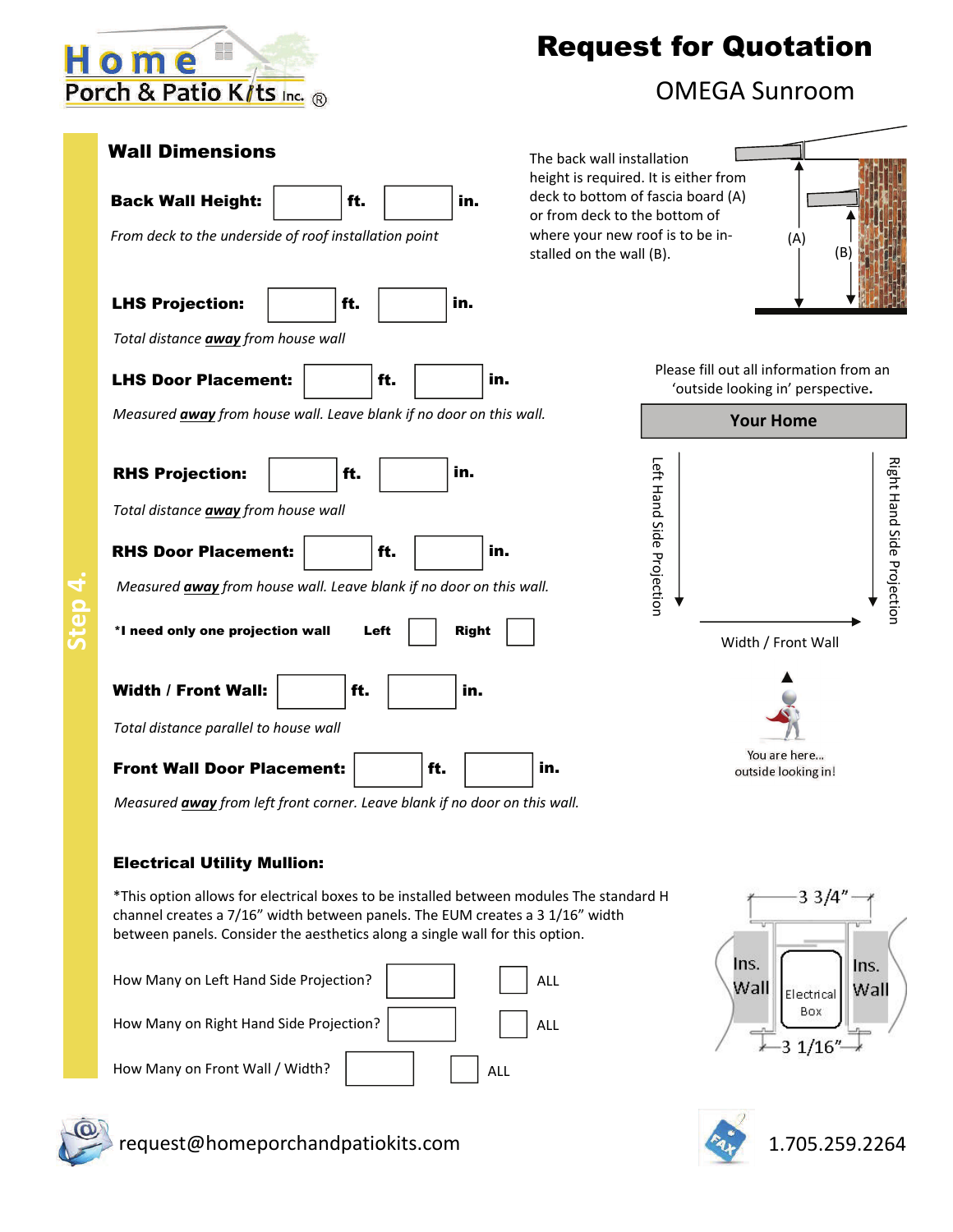Home Porch & Patio K/ts Inc. ®

OMEGA Sunroom



### Your roof needs to be **at least** 6" larger, on all three sides, than the sunroom wall footprint.

NOTE: All roof panels are 4' wide. If you require, for example, a 26' wide roof, you will receive 7 x 4' wide panels. During installation, the two outer roof panels will be trimmed (1'ea.) on site by customer to the desired 26' finished width.

| <b>Projection:</b>                                                                                                                          | ft. |     | in. |                                                                                                                                                | Width: |                                       | ft.              |  | in. |
|---------------------------------------------------------------------------------------------------------------------------------------------|-----|-----|-----|------------------------------------------------------------------------------------------------------------------------------------------------|--------|---------------------------------------|------------------|--|-----|
| Total distance <b>away</b> from wall <i>including overhang past front wall</i>                                                              |     |     |     |                                                                                                                                                |        | Total distance parallel to house wall |                  |  |     |
| <b>Height at House:</b>                                                                                                                     |     | ft. | in. |                                                                                                                                                |        |                                       |                  |  |     |
| From deck to the underside of roof installation point. Your roof<br>thickness will be added to this for final height on wall /fascia board. |     |     |     | Option:<br>You can have a 2" x 3" T5 Alloy fan beam<br>installed in the center length of one (or<br>more) roof panels to hang a ceiling fan or |        |                                       |                  |  |     |
| <b>Desired Front Overhang:</b>                                                                                                              |     |     | ft. | in.                                                                                                                                            |        | run lighting wires.                   |                  |  |     |
| Amount of roof panel you want beyond the front wall. Maximum                                                                                |     |     |     |                                                                                                                                                |        | <b>Fan Beam Installation</b>          |                  |  |     |
| allowed is 3' or 25% of distance from house wall to front sunroom<br>wall - whichever is less.                                              |     |     |     |                                                                                                                                                |        |                                       | <b>How Many?</b> |  |     |
|                                                                                                                                             |     |     |     |                                                                                                                                                |        |                                       |                  |  |     |

\*Your roof panel thickness is chosen based on the load requirements provided (page 1). We have 3", 4" and 6" thick panels  $**$ Your roof system is engineered to pitch at 1/2" per foot of projection. Therefore if, for example, your roof is mounted at  *8' on the house wall, a 12' projection will have a 7'6" front wall height.*





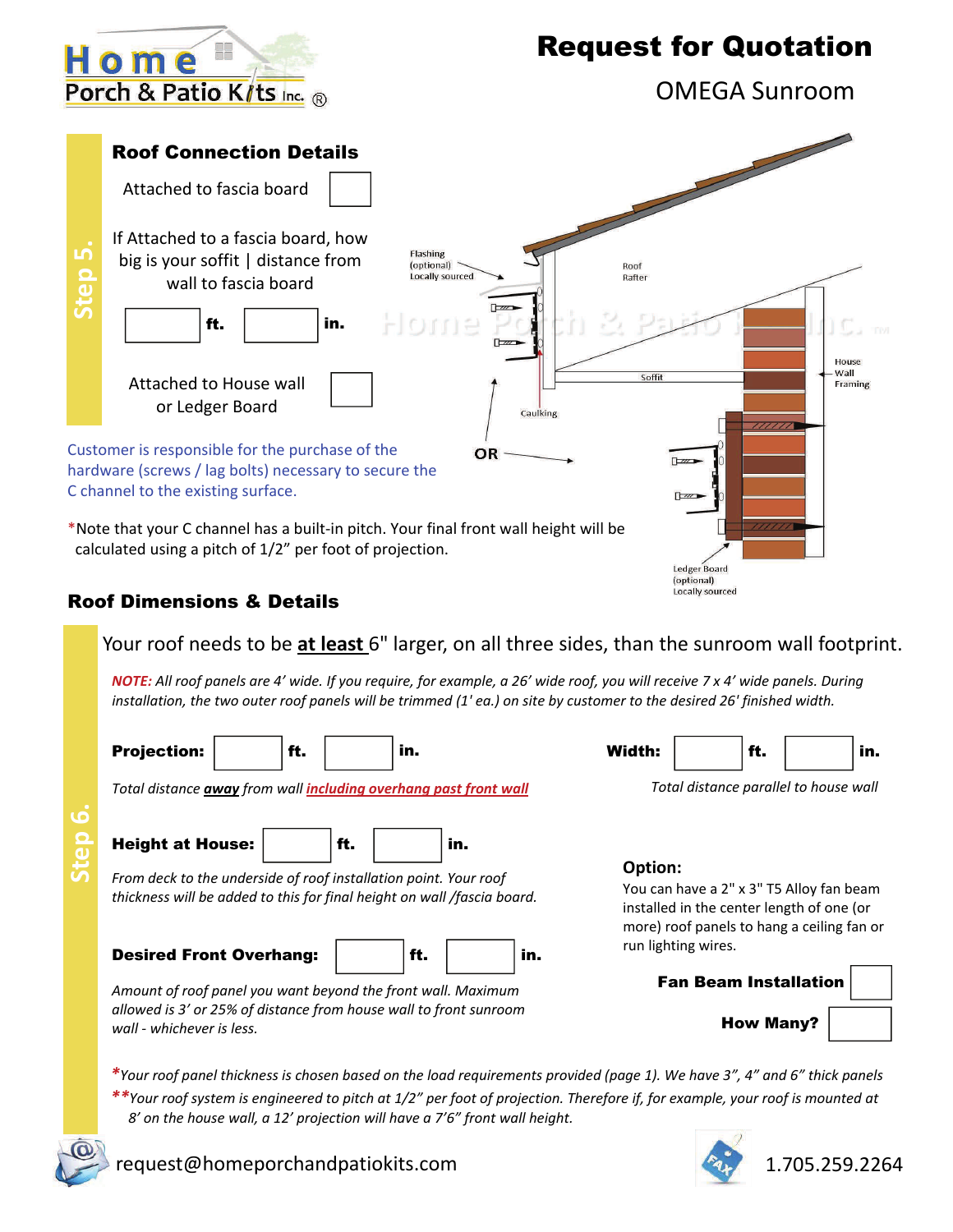

# of Downspout Assemblies

### OMEGA Sunroom

### Roof Dimensions & Details (cont'd)

#### **Roof Extrusion Colors**

All roof panels will be white, with a cedar texture finish

Extruded back wall attachment channel will always be white

(typ. 1 for every 150 sq.ft.)

Extruded side fascia and front gutter can be either WHITE or ALMOND

**Step 6. (cont'd)**

Step 6. (cont'd)

White | | Almond



### Sunroom Wall Details

| <b>Glass Package</b>                                            | <b>Solid or Glass</b> |                                                   | 3" Header Beam<br>$\left(1\right)$<br>w/ Beauty Cap                                                             |
|-----------------------------------------------------------------|-----------------------|---------------------------------------------------|-----------------------------------------------------------------------------------------------------------------|
| (for Windows, Doors, Kickplates & Transoms)                     |                       |                                                   |                                                                                                                 |
| SMART 30 - Single Pane Low E                                    |                       | $\overline{3}$                                    | Solid Wall Board<br>$\left( 2\right)$<br>or Glass Transom                                                       |
| SMART 60 - Double Pane Low E                                    | Window                |                                                   |                                                                                                                 |
| SMART 180 - Triple Pane Low E                                   |                       |                                                   | $\left(3\right)$<br>Vinyl Window<br>Assembly                                                                    |
| <b>Window Frame Color</b>                                       |                       |                                                   |                                                                                                                 |
| White<br>Almond                                                 |                       | $\overline{4}$                                    | Solid Wall Board<br>$\left(4\right)$<br>Kickplate or<br>Glass Kickplate                                         |
|                                                                 | <b>Solid or Glass</b> |                                                   |                                                                                                                 |
| <b>Thermal Cladding / Frame Color</b>                           | Kickplate             |                                                   | Female H Mullion<br>5                                                                                           |
| White<br>Almond                                                 |                       |                                                   |                                                                                                                 |
| ALIGN WINDOW HEIGHTS WITH TOP OF                                |                       | $\,$ 5 $\,$<br>$\sqrt{2}$                         | Bottom, top and<br>6<br>wall tracks                                                                             |
| DOOR / HEADER HEIGHT                                            |                       | $6^{\circ}$                                       |                                                                                                                 |
| Yes<br>No, not necessary                                        |                       |                                                   | All Sliding windows and doors come with fixed exterior screening.                                               |
|                                                                 |                       |                                                   |                                                                                                                 |
| <b>Transoms</b> (the area above windows & doors)                |                       |                                                   | Your initial quotation will contain not only a summary                                                          |
| 24" Glass<br>12" Glass<br>Solid                                 |                       |                                                   | of your Sunroom materials and construction, but a line<br>drawing of what your project might look like based on |
| <b>IMPORTANT:</b> You will need a MINIMUM 8' tall front wall in |                       | your choices in these pages.                      |                                                                                                                 |
| order to put glass transoms above windows and doors             |                       | with your desired wall sizes and door placements. | This will include a selection of window sizes in keeping                                                        |
| Kickplates (the area below your windows)                        |                       |                                                   | The description and drawing given in your quotation<br>are simply a starting point toward finalizing what your  |
| 12" Glass<br>24" Glass<br>Solid                                 |                       | finished project will look like.                  |                                                                                                                 |
|                                                                 |                       |                                                   |                                                                                                                 |



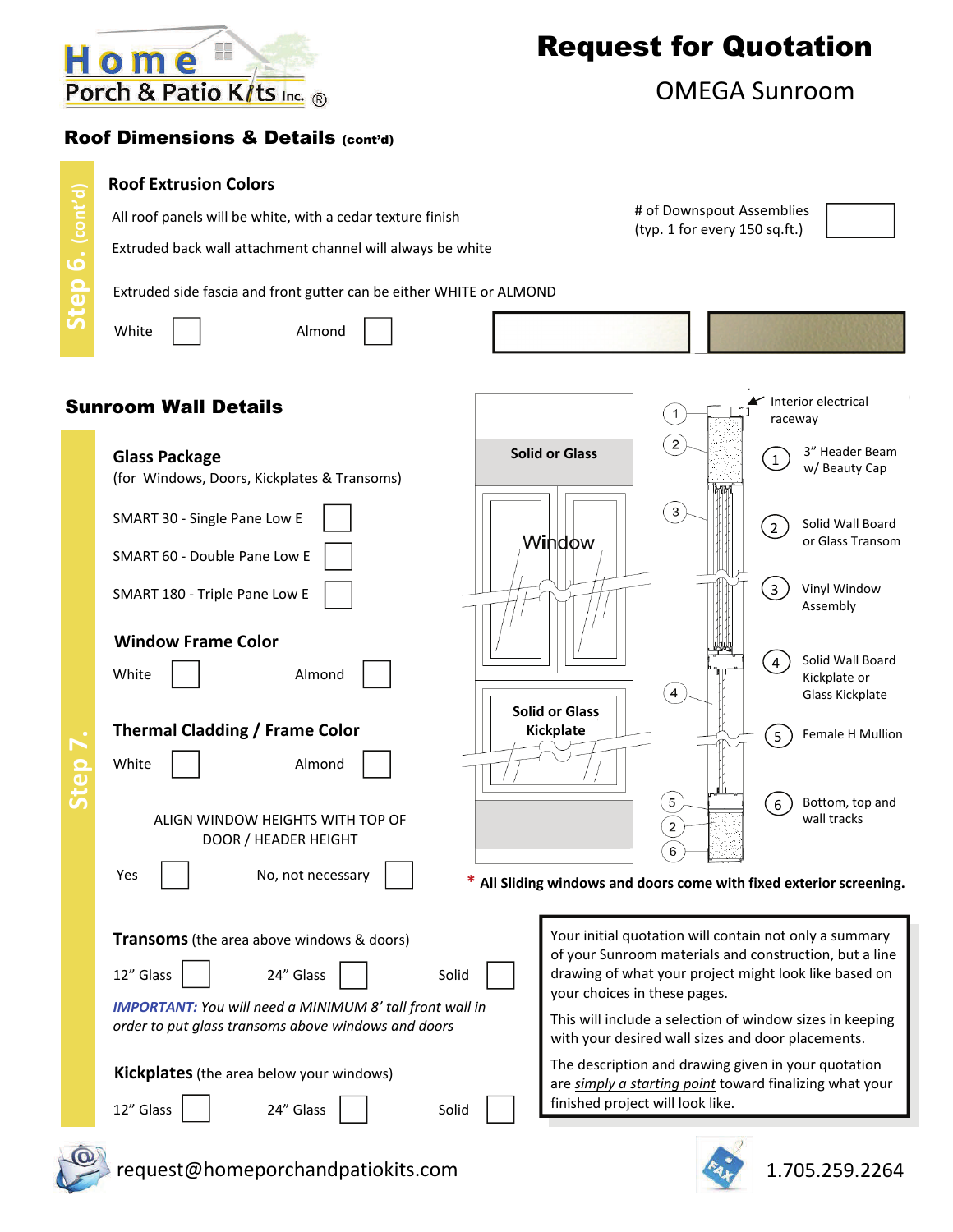

OMEGA Sunroom

#### Sunroom Wall Details (cont'd)

- *\* All Pedestrian doors come pre‐hung.*
- \* Only sliding doors are available in single pane glass. | \* Only sliding doors come with exterior screen doors.

|                            | 5' Wide Sliding<br>3' All Glass Pedestrian                                                                                                                                                                                                                | 6' Wide Sliding                                                                                                           | 8' Wide Sliding                                                                                                             |  |  |
|----------------------------|-----------------------------------------------------------------------------------------------------------------------------------------------------------------------------------------------------------------------------------------------------------|---------------------------------------------------------------------------------------------------------------------------|-----------------------------------------------------------------------------------------------------------------------------|--|--|
|                            | 6' All Glass Pedestrian (Double)<br>12' Bi-Parting                                                                                                                                                                                                        | No Doors                                                                                                                  |                                                                                                                             |  |  |
|                            | IN SWING Door<br><b>OUT SWING Door</b>                                                                                                                                                                                                                    | RIGHT HAND Hinged Door                                                                                                    | <b>LEFTHAND Hinged Door</b>                                                                                                 |  |  |
| $\cdot$ (cont'd)<br>Step 7 | <b>Door Frame Color</b><br>White<br>Almond<br>*All 'non-glass' portions of your sunroom walls will have our patented TuffCore space-age<br><b>TuffCore Panel Color</b><br>vinyl finish on the inside and outside faces.                                   |                                                                                                                           |                                                                                                                             |  |  |
|                            | TuffCore, Almond Pebble<br>Maintenance Free, Moisture-resistant<br>TuffCore, White Pebble<br>Scratch & Ding-Resistant.<br>Maintenance Free, Moisture-resistant<br>It's nearly indestructible!<br>Scratch & Ding-Resistant.<br>It's nearly indestructible! | Tuffcore, White Stucco<br>Maintenance Free, Moisture-Resistant<br>Scratch & Ding-Resistant<br>It's nearly indestructible! | TuffCore, Almond Stucco<br>Maintenance Free, Moisture-resistant<br>Scratch & Ding-Resistant.<br>It's nearly indestructible! |  |  |
|                            | INT.<br>EXT.<br>INT.<br>EXT.<br>Almond Pebble<br>White Pebble                                                                                                                                                                                             | INT.<br>EXT.<br>White Stucco                                                                                              | INT.<br>EXT.<br>Almond Stucco                                                                                               |  |  |
|                            | <b>Sunroom Foundation Details</b>                                                                                                                                                                                                                         |                                                                                                                           |                                                                                                                             |  |  |

|              | <b>Foundation</b>       |                                                     |  |
|--------------|-------------------------|-----------------------------------------------------|--|
|              | Wood Deck               | Concrete Slab                                       |  |
| $\mathbf{c}$ | <b>Projection Slope</b> | in.<br>From house wall out to front edge            |  |
|              | <b>Width Slope</b>      | in.<br>From left corner to right corner along front |  |

\* All reference points are to be understood as being from the outside (backyard) looking in (at the house wall).